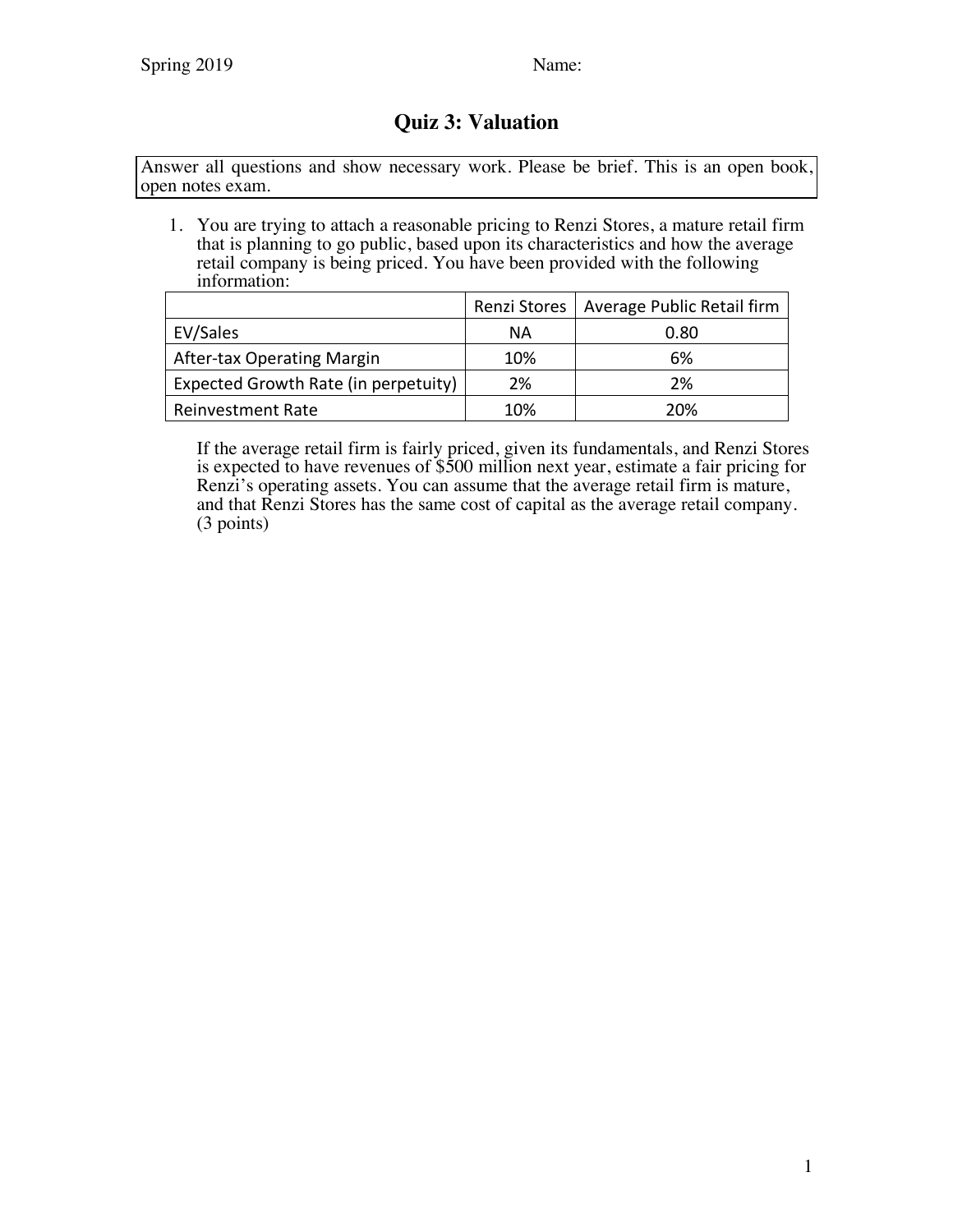| $\lim\limits_{\longrightarrow}$ $\lim\limits_{\longrightarrow}$ $\lim\limits_{\longrightarrow}$ $\lim\limits_{\longrightarrow}$ $\lim\limits_{\longrightarrow}$ |    |            |               |          |  |  |  |
|-----------------------------------------------------------------------------------------------------------------------------------------------------------------|----|------------|---------------|----------|--|--|--|
|                                                                                                                                                                 |    | Cosmo Auto | Cosmo Capital |          |  |  |  |
| Revenues                                                                                                                                                        | \$ | 2,000.00   | \$            | 500.00   |  |  |  |
| <b>EBITDA</b>                                                                                                                                                   | \$ | 200.00     | <b>NA</b>     |          |  |  |  |
| Net Income                                                                                                                                                      | \$ | 120.00     | \$            | 80.00    |  |  |  |
| <b>Book Equity</b>                                                                                                                                              | \$ | 800.00     | \$            | 500.00   |  |  |  |
| <b>Book Debt</b>                                                                                                                                                | \$ | 200.00     | \$            | 1,000.00 |  |  |  |
| Cash                                                                                                                                                            |    | 200.00     |               | \$0.00   |  |  |  |

2. Cosmo Corporation is in two businesses, autos and financing, and you have collected information on both (all \$ values in millions):

Looking at the pricing of other firms in each of the businesses, you have run the following regressions:

For autos:  $E\tilde{V}/EBITDA = 4.25 + 20.00$  (EBITDA/Invested Capital) – 5.00 (Book Debt/ Book Equity)

For financial firms:  $PBV = 0.6 + 5.00$  (Return on Equity)

(All percentages are entered as decimals, i.e., 15% would be 0.15)

Estimate the value of equity in Cosmo Corporation. (3 points)